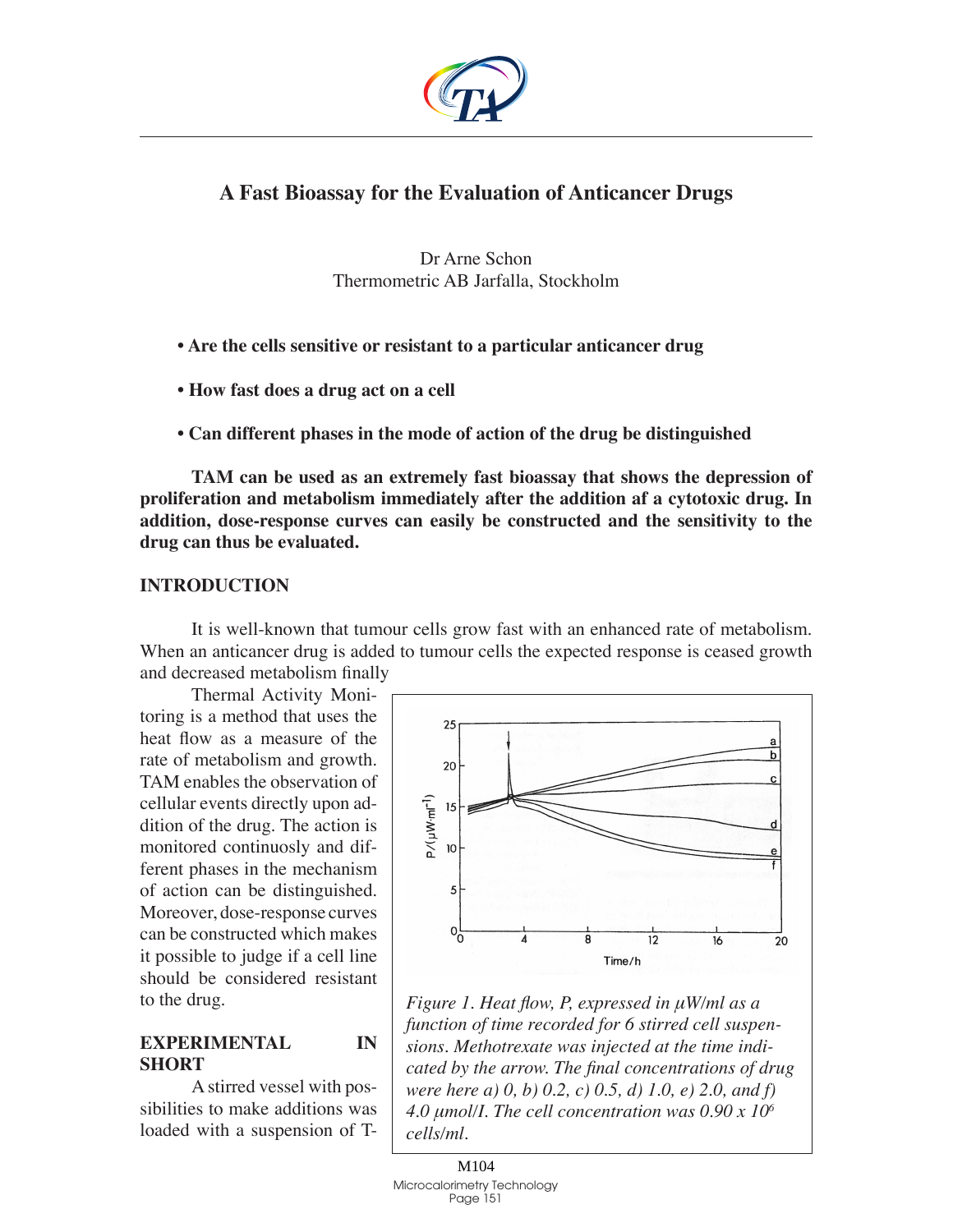lymphoma cells. The vessel was transferred to the measuring position of TAM and the metabolism and growth was recorded for about an hour. The desired amount of methotrexate was injected directly into the cell suspension and the change in metabolism was recorded continuously for another 20 hours. This application note presents results from the action of the anti cancer drug methotrexate on responding and resistant T-lumphoma cells.

#### **Results**

The results of several experiments showing the heat flow produced by a cell suspension before and after addition of different amounts of drug can be seen in Fig.1. The change in heat flow caused by the drug was used to construct dose response curves. Such curves are shown in Fig. 2A for responding and in Fig. 2B for methotrexate resistant Tlymphoma cells, respectively. The 'resistant' cell line was calculated according to the TAM data to be 160 times less sensitive to methotrexate than the responding cell line.

The calculation method used for the construction of a dose response curve is described in detail in the literature references. In short the response, **R**, was derived by comparing the extreme values of the slopes before and after injection of drug.

## **Conclusion**

With the bioassay described here the response of a drug can be seen within an hour after addition. The change in curvature recorded after drug addition takes into account all effects of the anticancer drug and can be used to construct a general dose-response curve.

These experiments were done with one drug and two different cell lines. The studies are still in progress, however, and researchers are now focusing on e.g. synergistic effects of two or several drugs used simultaneously.

## **References**

Bermudez.J., Bäckman, P. and Schön. A. **(1992)** Microcalorimetric Evaluation ofthe Effects of Methotrexate and 6- Thioguanine on Sensitive T-Iymphoma Cells 1.



*Figure 2. The response, R, versus the concentration of methotrexate [MTX] in μM for A) responding cells, CCRF-CEM, and B) for a resistent sub-clone, CEM/ MTX. The response R was derived by comparing the extreme values of the slopes before and after injection of drug as described in detail by Bermudez et al., 1992.*